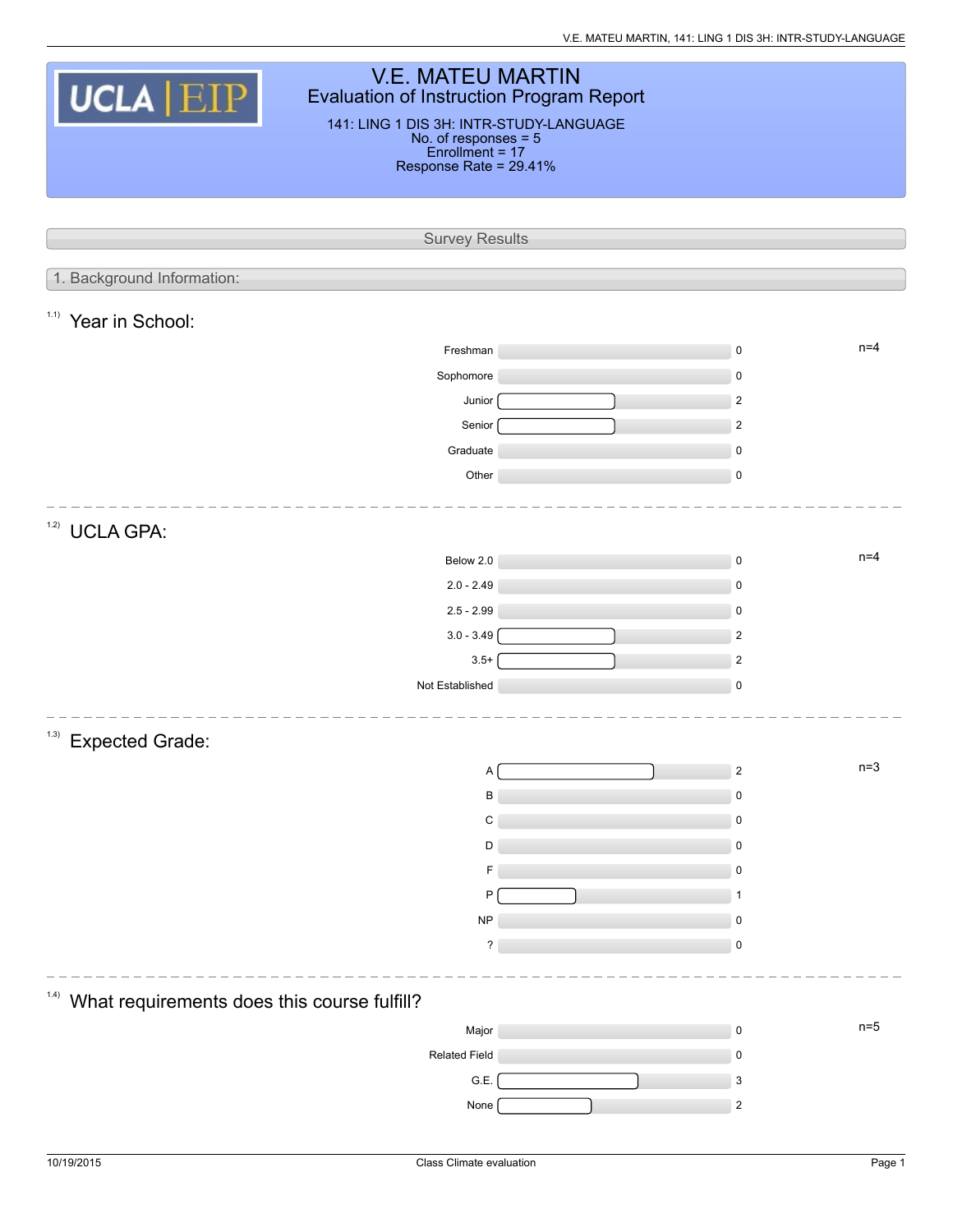|       | 2. Your Teaching Assistant (T.A.):                                                                          |                               |              |             |   |                  |                                                             |
|-------|-------------------------------------------------------------------------------------------------------------|-------------------------------|--------------|-------------|---|------------------|-------------------------------------------------------------|
|       | <sup>2.1)</sup> Teaching Assistant Knowledge - The<br>T.A. was knowledgeable about the<br>material.         | Disagree<br>Strongly -        |              |             |   | Agree Strongly - | $n=5$<br>$av = 3.4$<br>$md=3$<br>$dev = 0.55$               |
|       | Teaching Assistant Concern - The T.<br>A. was concerned about student<br>learning.                          | <b>Disagree</b><br>Strongly - |              |             |   | Agree Strongly - | $n=5$<br>$av = 3.6$<br>$md=4$<br>$dev = 0.55$               |
| 2.3)  | Organization - Written and video<br>presentations were well prepared and<br>organized.                      | <b>Disagree</b><br>Strongly - |              |             |   | Agree Strongly - | $n=5$<br>$av = 3.6$<br>$md=4$<br>$dev = 0.55$               |
| 2.4)  | Scope - The teaching assistant<br>expanded on course ideas.                                                 | <b>Disagree</b><br>Strongly - |              |             |   | Agree Strongly - | $n=5$<br>$av = 3.2$<br>$md=3$<br>$dev = 0.45$               |
| 2.5)  | Interaction - Students felt welcome in<br>seeking help from the teaching<br>assistant.                      | <b>Disagree</b><br>Strongly - |              |             |   | Agree Strongly - | $n=5$<br>$av = 3.6$<br>$md=4$<br>$dev = 0.55$               |
| 2.6)  | Communication Skills - The teaching<br>assistant had good communication<br>skills.                          | <b>Disagree</b><br>Strongly - |              |             |   | Agree Strongly - | $n=5$<br>$av = 3.6$<br>$md=4$<br>$dev = 0.55$               |
| 2.7)  | Discussion Board - The T.A.'s<br>questions and comments on the<br>discussion board were valuable.           | <b>Disagree</b><br>Strongly - |              |             |   | Agree Strongly - | $n=3$<br>$av = 3.67$<br>$md=4$<br>$dev = 0.58$<br>$ab = 2$  |
| (2.8) | Discussion Board - The T.A. was an<br>active and consistent presence on<br>the discussion board.            | <b>Disagree</b><br>Strongly - | $\mathbf{1}$ | $\mathbf 2$ | 3 | Agree Strongly - | $n=3$<br>$av = 3.67$<br>$md=4$<br>$dev = 0.58$<br>$ab = 2$  |
| 2.9)  | Live Discussions - The T.A. effectively<br>led the live online discussions.                                 | Disagree<br>Strongly -        |              |             |   | Agree Strongly - | $n=4$<br>$av = 3.5$<br>$md=3.5$<br>$dev = 0.58$<br>$ab = 1$ |
|       | <sup>2.10)</sup> Value - The overall value of the T.A.'s<br>contribution justified your time and<br>effort. | Disagree<br>Strongly -        |              |             |   | Agree Strongly - | $n=5$<br>$av = 3.4$<br>$md=3$<br>$dev = 0.55$               |
|       | Overall - What is your overall rating of<br>the teaching assistant?                                         | <b>Disagree</b><br>Strongly - |              |             |   | Agree Strongly - | $n=5$<br>$av = 3.4$<br>$md=3$<br>$dev = 0.55$               |
| 2.13) | <b>Discussion board</b>                                                                                     | Poor -                        |              |             |   | Excellent        | $n=3$<br>$av = 3.67$<br>$md=3$<br>$dev = 1.15$<br>$ab = 1$  |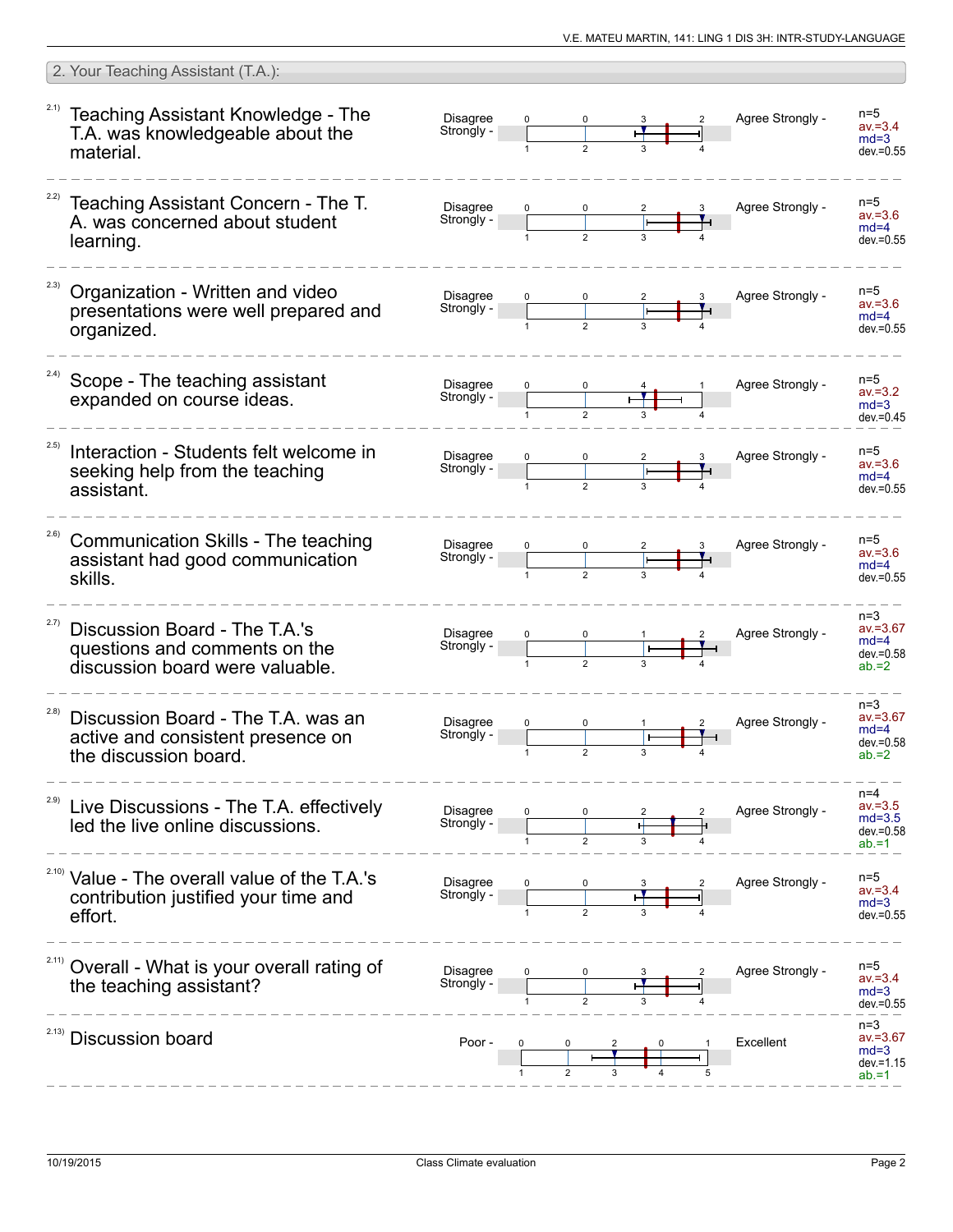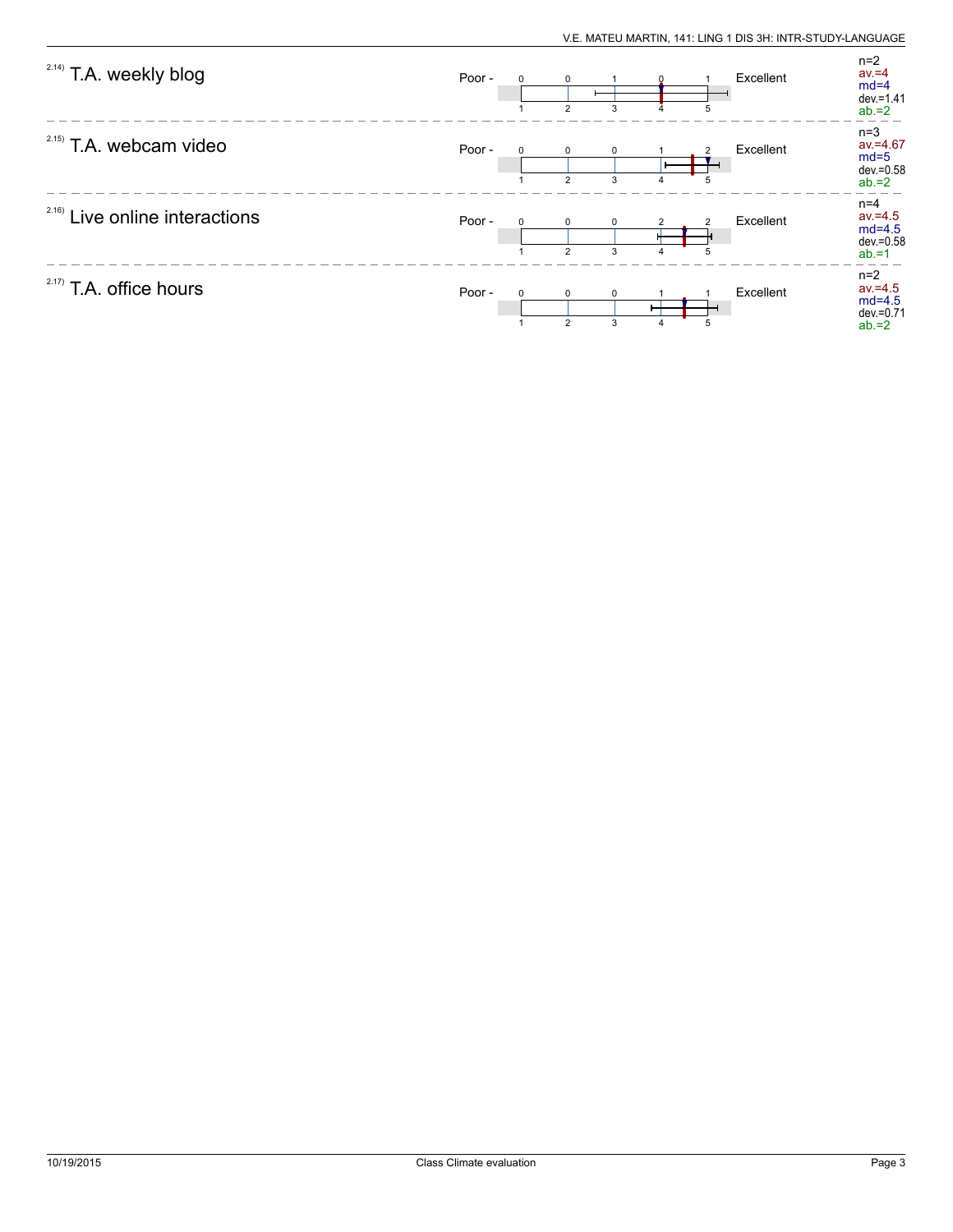## Profile

Subunit: LING

## Name of the instructor: V.E. MATEU MARTIN

Name of the course: (Name of the survey) 141: LING 1 DIS 3H: INTR-STUDY-LANGUAGE

Values used in the profile line: Mean

## 2. Your Teaching Assistant (T.A.):

- 2.1) Teaching Assistant Knowledge The T.A. was knowledgeable about the material.
- 2.2) Teaching Assistant Concern The T.A. was concerned about student learning.
- 2.3) Organization Written and video presentations were well prepared and organized.
- 2.4) Scope The teaching assistant expanded on course ideas.
- 2.5) Interaction Students felt welcome in seeking help from the teaching assistant.
- 2.6) Communication Skills The teaching assistant had good communication skills.
- 2.7) Discussion Board The T.A.'s questions and comments on the discussion board were valuable.
- 2.8) Discussion Board The T.A. was an active and consistent presence on the discussion board.
- 2.9) Live Discussions The T.A. effectively led the live online discussions.
- 2.10) Value The overall value of the T.A.'s contribution justified your time and effort.
- 2.11) Overall What is your overall rating of the teaching assistant?
- 2.13) Discussion board
- 2.14) T.A. weekly blog
- $2.15$ ) T.A. webcam video
- $2.16$ ) Live online interactions
- $2.17$ ) T.A. office hours

| <b>Disagree</b><br>Strongly - | <b>Agree Strongly</b> | $n=5$ | $av = 3.40$ |
|-------------------------------|-----------------------|-------|-------------|
| <b>Disagree</b><br>Strongly - | <b>Agree Strongly</b> | $n=5$ | $av = 3.60$ |
| <b>Disagree</b><br>Strongly - | <b>Agree Strongly</b> | $n=5$ | $av = 3.60$ |
| <b>Disagree</b><br>Strongly - | <b>Agree Strongly</b> | $n=5$ | $av = 3.20$ |
| <b>Disagree</b><br>Strongly - | <b>Agree Strongly</b> | $n=5$ | $av = 3.60$ |
| <b>Disagree</b><br>Strongly - | <b>Agree Strongly</b> | $n=5$ | $av = 3.60$ |
| <b>Disagree</b><br>Strongly - | <b>Agree Strongly</b> | $n=3$ | $av = 3.67$ |
| <b>Disagree</b><br>Strongly - | <b>Agree Strongly</b> | $n=3$ | $av = 3.67$ |
| <b>Disagree</b><br>Strongly - | <b>Agree Strongly</b> | $n=4$ | $av = 3.50$ |
| <b>Disagree</b><br>Strongly - | <b>Agree Strongly</b> | $n=5$ | $av = 3.40$ |
| <b>Disagree</b><br>Strongly - | <b>Agree Strongly</b> | $n=5$ | $av = 3.40$ |
| Poor -                        | Excellent             | $n=3$ | $av = 3.67$ |
| Poor -                        | Excellent             | $n=2$ | $av = 4.00$ |
| Poor -                        | Excellent             | $n=3$ | $av = 4.67$ |
| Poor-                         | Excellent             | $n=4$ | $av = 4.50$ |
| Poor -                        | Excellent             | $n=2$ | $av = 4.50$ |